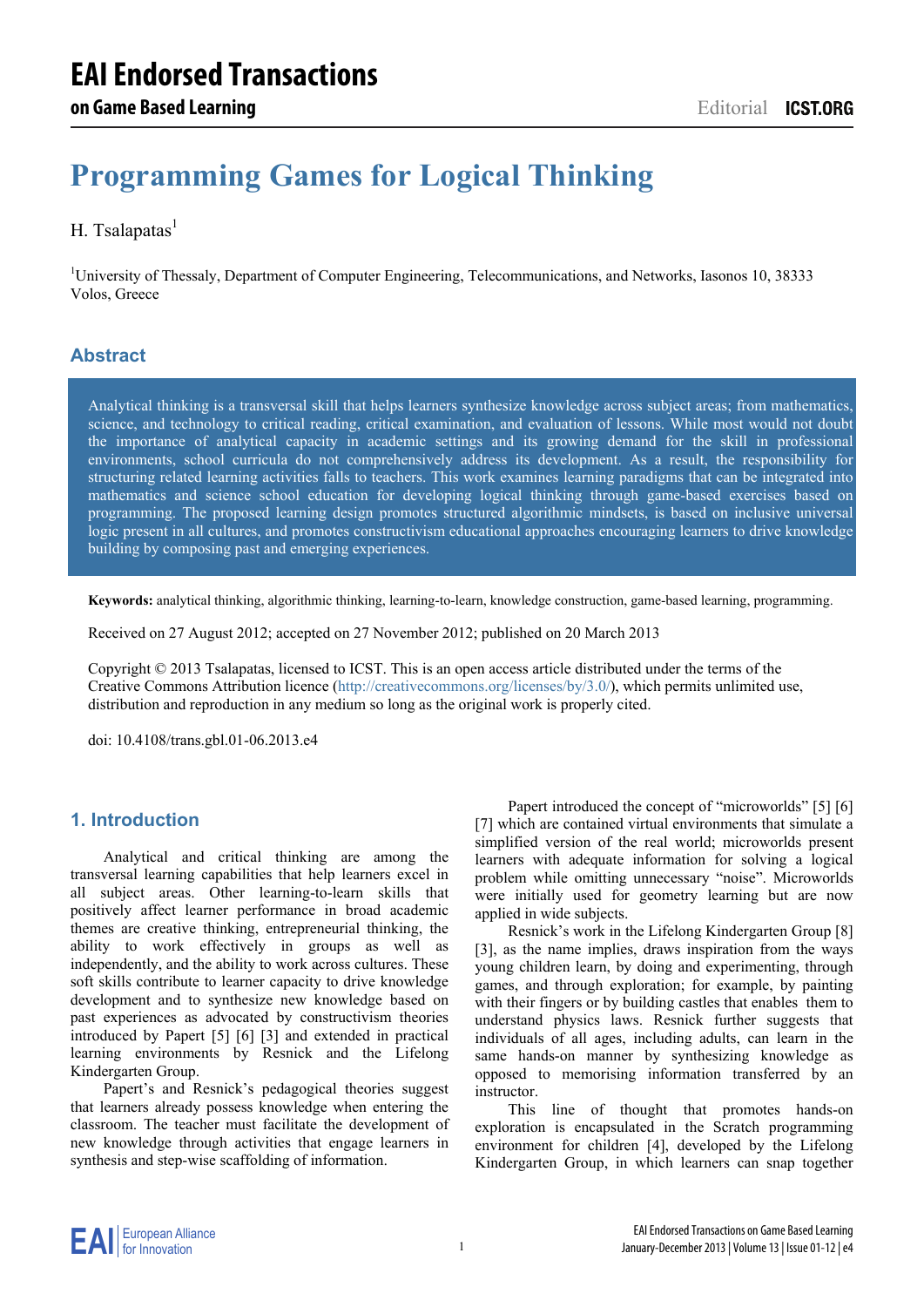programming commands from a comprehensive toolkit to develop a program. Another programming environment, albeit designed for middle school children, is Alice, which is developed by Carnegie Mellon University [12]. The main advantage of these digital frameworks is their design for deployment specifically addressing children; their ease of use, graphical interfaces, and adaptability makes them effective learning tools for exposing learners in primary and secondary school to programming and to synthesis.

Programming is typically not integrated into formal primary education curricula, which focus mostly on understanding the functionality and purpose of computer systems. Only in upper secondary education do learners get exposed to programming, mostly through pseudo-code that follows closely programming language-like syntax. However, teachers in primary and lower secondary education do use the above mentioned graphical environments in classrooms in the context of their own educational initiatives, share projects in broad communities, and build on each other's projects [18]. Teachers see educational benefits for their learners stemming from these tools towards analytical and critical thinking development.

School curricula mostly do not set quantified educational goals in relation to building analytical capacity or other soft, learning-to-learn skills. This is probably a consequence of the purpose of school curricula, which is to define concrete knowledge on specific subjects that a learner must possess upon completing a particular educational level. In practice, teachers integrate activities towards analytical skill development in mathematics and science education through problem solving. However, the creativity of teachers and learners is evident in activities towards building analytical thinking skills that go well beyond the above traditional routes; they include critical reading, critical examination, evaluation of lessons by learners, and more.

It becomes evident that teachers understand the importance of developing analytical thinking skills and make efforts towards this end for the benefit of their students. However, many point to the lack of educational tools, especially in digital form, that are age appropriate and may be used to support the instructional process [16].

The ability to think analytically is not only desirable in academics. The PISA survey, which documents what learners know and can do every 3 years with a focus on basic academic competencies such as mathematics, science, and reading, includes an analysis by Levy and Murnane that demonstrates a shift in the desired skills for employment from 1960 to 2002 from basic cognitive to analytic [2] [1]. In addition, the Europe 2020 strategy points to the projected increase over the next decade of the demand for highly skilled professionals in the context of a knowledge economy [9]; Europe 2020 includes as a key target the improvement of the performance of secondary education learners in subjects where analytical thinking activities are practiced, namely mathematics and science.

This paper introduces educational frameworks that take the programming towards synthesis skill development paradigm a step further by introducing game-based

approaches for developing logical thinking. The proposed approach eases learners into algorithmic thinking by exposing them to logical puzzles. Learners develop intuition on potential solutions through semi-structured exploration and implement visual programs based on past knowledge and emerging experiences.

# **2. Using programming to teach logic**

Programming is an inherently analytical process. The most important aspect of programming is developing an algorithm; in other words a precise, accurate solution to a problem that can be executed in a specific amount of time by following well defined steps.

Reaching a correct algorithm involves structured thinking. By the time a learner is able to write a program that implements an algorithm the learner has already mentally solved the problem. Introducing a series of instructions that explains to someone else, in this case the computer that does not possess intelligence but only executes commands, how to implement an algorithm implies that the learner fully understands the underlying solution and is able to elaborate on it and to document it.

Algorithmic thinking is rooted in universal logic that is present in all cultures. An educational approach that deploys algorithms towards building logical thinking is, for this reason, naturally inclusive. It can be adapted to diverse educational environments engaging learners with varying learning needs. It can be personalized in terms of content, intensity, and focus to meet individual educational goals through the appropriate selection of exercises.

Analysis in the context of programming practices involves identifying implementation goals, understanding the resources available for building a solution, breaking down a problem into smaller parts, solving those, and synthesizing a solution based on the smaller components. This activity promotes the development wide problemsolving skills. Functional programming helps learners identify in an analytical manner repeating sequences of actions that can be replaced by a function in a code segment making the solution more coherent and easier to read and understand. Using programming constructs such as loops helps develop more elegant solutions to a given exercise. On the other hand, object-oriented programming introduces an organization to thinking patterns that is useful for addressing high levels of complexity. Learners in ICT ultimately get exposed to these programming paradigms; they benefit by developing high level problem solving skills.

Algorithmic thinking itself plays a central role in programming education. Learners become familiar with algorithmic patterns that can solve broad categories of logical exercises. Examples of such well known algorithms include divide-and-conquer and reduce-and-conquer, which involve breaking down a problem into smaller instances and tackling those. As a result of the wide applicability of the above thinking frameworks, ICT students become familiar with them early on and refer to them for synthesizing solutions throughout their professional careers.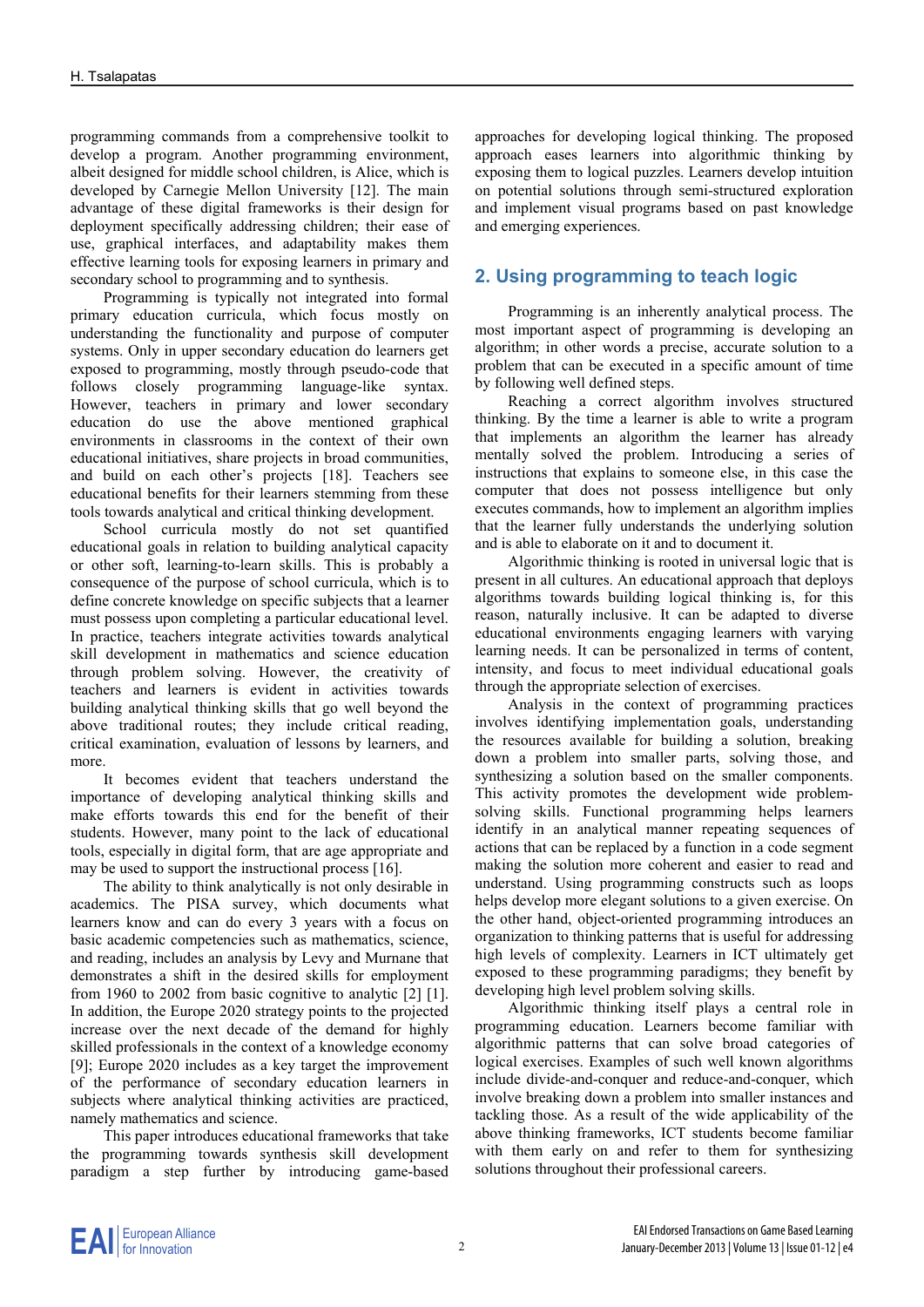Algorithms, programming, and logic are interrelated concepts. The following sections analyse pedagogical frameworks that apply programming and algorithmic ideas to wide audiences of young learners aiming to expose them early on to sound thinking mind sets that help them perform well academically and, later on, professionally.

#### **3. Programming as a serious game**

The above discussion highlights what the ICT and mathematics communities well understand: that algorithmic thinking forms a foundation for problem solving capacity. However, students get exposed to algorithmic thinking only optionally in upper secondary education in the context of curricula electives that prepare them for engineering or science higher education. Once enrolled in university education, students study deeper algorithmic thinking and logic only in the context of programs leading to engineering or mathematics degrees. As a result, the benefits of algorithmic thinking approaches for building problem solving capacity are lost to wide student audiences. Many of them would consider engaging with algorithms as a difficult task, not related to life out of school, and probably a little boring.

Given the educational and professional benefits of sound logical thinking that results from working with algorithms, designing learning frameworks that are based on algorithmic thinking and target all students, as opposed to the mathematically inclined ones, may enhance the analytical thinking capacity of the average learner.

Serious games that deploy programming concepts may be a motivational learning tool towards building critical and structural minds. Most like to solve a puzzle and children even more so. An educational approach that deploys carefully selected logical puzzles has the potential of exposing learners to algorithmic thinking at a young age, well before they would normally be engaged with related learning activities in upper secondary or tertiary education. Using programming as a central activity in a serious game may promote solving skills without using intimidating scientific or ICT terminology.

As an example, consider the following story line aimed for primary education learners: "Santa, with the help of his elves, packs presents to deliver to all children in the world. Being absent-minded, he puts his dirty socks into one of the boxes. Can you help Santa find the box with the dirty socks in the pile of all presents?"

This problem does not have a trivial answer. A solution involves weighing packages against each other to discover the heavier one among otherwise identical boxes.

Many, even at higher educational levels, would probably first attempt an implementation approach such as the following: while there are still packages in the pile the learner picks two, weighs them against each other, and if they have equal weight discards them; the learner repeats the process until he/she discovers a heavier package. This is a correct solution. It exposes students to important analytical thinking as well as programming concepts; namely

identifying a repeating sequence of execution steps and nesting the sequence in a loop to avoid a very long solution.

However, a more efficient solution exists in which the number of execution steps is minimized. It involves weighing half of the packages in the pile against the other half, identifying the heavier half, and repeating the process until only one package with higher weight remains. This is a divide-and-conquer algorithm; it exposes learners to advanced programming concepts, including recursion and optimization. Using this exercise in a gaming environment where learners are asked to graphically synthesize a solution to the given puzzle enables them to engage in challenging analytical thinking activities in the context of gameplay.

#### **4. A game-based learning framework that uses programming to build analytical thinking**

The above learning design ideas have been applied towards introducing a proof-of-concept game-based virtual learning environment that deploys visual programming to help build analytical thinking skills among young learners in primary education, named cMinds [10] [11] [13] [14] [15] [16] [17]. The gaming aspect of the environment builds on the natural curiosity of children and acts as a motivational feature that promotes engagement with the learning process. The proposed learning framework does not primarily focus on simply building digital competence; rather, the educational objective is to help develop logical minds. As a result, the related environment leans heavily on visual programming. Learners structure solutions by dragging and dropping graphically depicted actions and programming constructs from a toolkit into a programming zone. The environment all but eliminates programming-like syntax maintaining only visual representations of programming structures such as loops, conditionals, and switches and using images for actions and sequential commands. This design choice aims to focus learner attention on logic as opposed to syntactical conventions of programming languages.

The game-based environment exposes learners to logical puzzles. While the puzzles are age appropriate, their complexity is not insignificant. As a consequence, the environment provides learners with the opportunity to develop a basic intuition on potential solutions by experimenting, similarly to drawing sketches on scratch paper. Following learning-by-doing paradigms, the framework includes a semi-structured hands-on exploration area which, similarly to microworlds, presents necessary information for shaping a solution by dragging and dropping while avoiding non-required data.

Once learners have solved the puzzle in a game-like manner through experimentation, they structure a precise visual program that "tells the computer how to solve the problem"; in other words, it consists of an accurate sequence of visually presented commands. The process of building a program is iterative; learners make step-wise process by introducing new commands. The environment allows them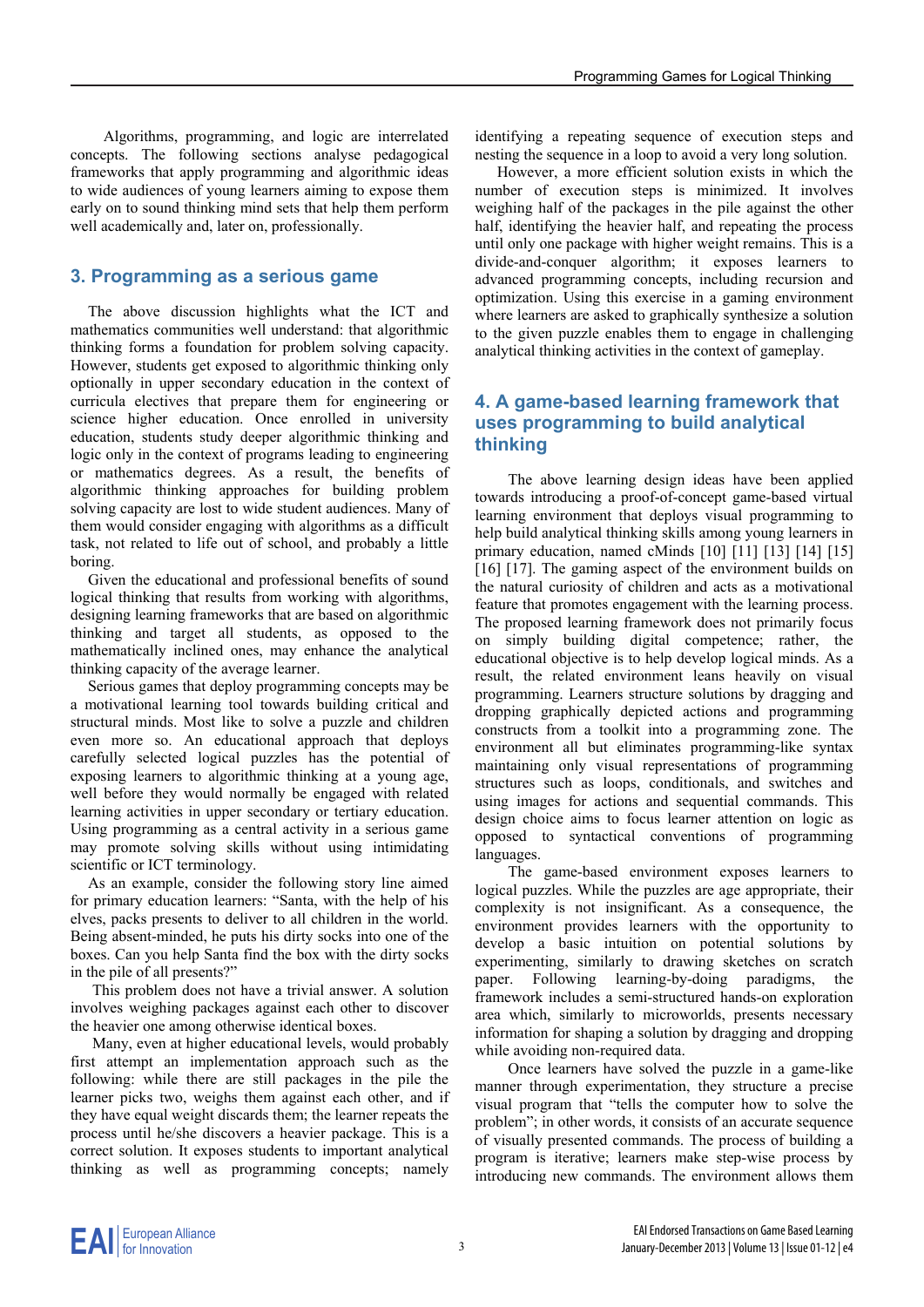to view the effects of their actions through animated visualizations of the execution of their program. Visual feedback reinforces learner understanding of the solution and provides input for identifying and correcting errors.

Learner interaction with the learning environment does not end with the completion of a correct program. Learners have the option of comparing their solution with an optimal implementation. In the context of this work, optimality refers to the least number of execution steps or, in other words, the fastest algorithm. Learners can see side-by-side the visual code of their own solution and the optimal one; they can further see the visual executions of both programs and critically compare their efficiency. This process enables learners to reflect upon alternative solutions further enhancing their analytical thinking capacity.



**Figure 1.** A game-based learning framework for building analytical thinking skills through experimentation, solution structuring, and optimization.

The proof-of-concept virtual environment is demonstrated in the following figure that depicts the graphical presentation of the Santa learning puzzle, including the toolkit of commands on the bottom, the code developed by the learner on the left, and the visual execution of the program on the centre and right.



**Figure 2**. The Santa Claus puzzle in the cMinds learning environment [13] [17].

#### **5. Educational benefits**

The proposed game-based learning framework for analytical skill development, which is validated through the cMinds implementation, offers value-adding educational benefits to learners.

The hands-on, semi-structured exploration provides an experimentation ground in which learners are encouraged to think creatively. It encourages thinking out of the box and playing with a variety of solutions not only for reaching a correct implementation but also for enhancing it through more efficient sequences of commands. It is an important step towards synthesis of a structured answer and it eases learners through game-play into valuable logical exercises.

The framework follows a low entrance high ceiling approach. Most children are eager to play in the hands-on exploration area. By developing intuition on a problem solution they feel more confident to take on the challenge of building a structured program. Through better understanding of the problem at hand the exploration empowers children to engage with more advanced analytical thinking processes. Logical puzzles are structured with several levels of difficulty encouraging learners to solve more complex instances of a puzzle once they have successfully completed an entry level, easier to solve variation.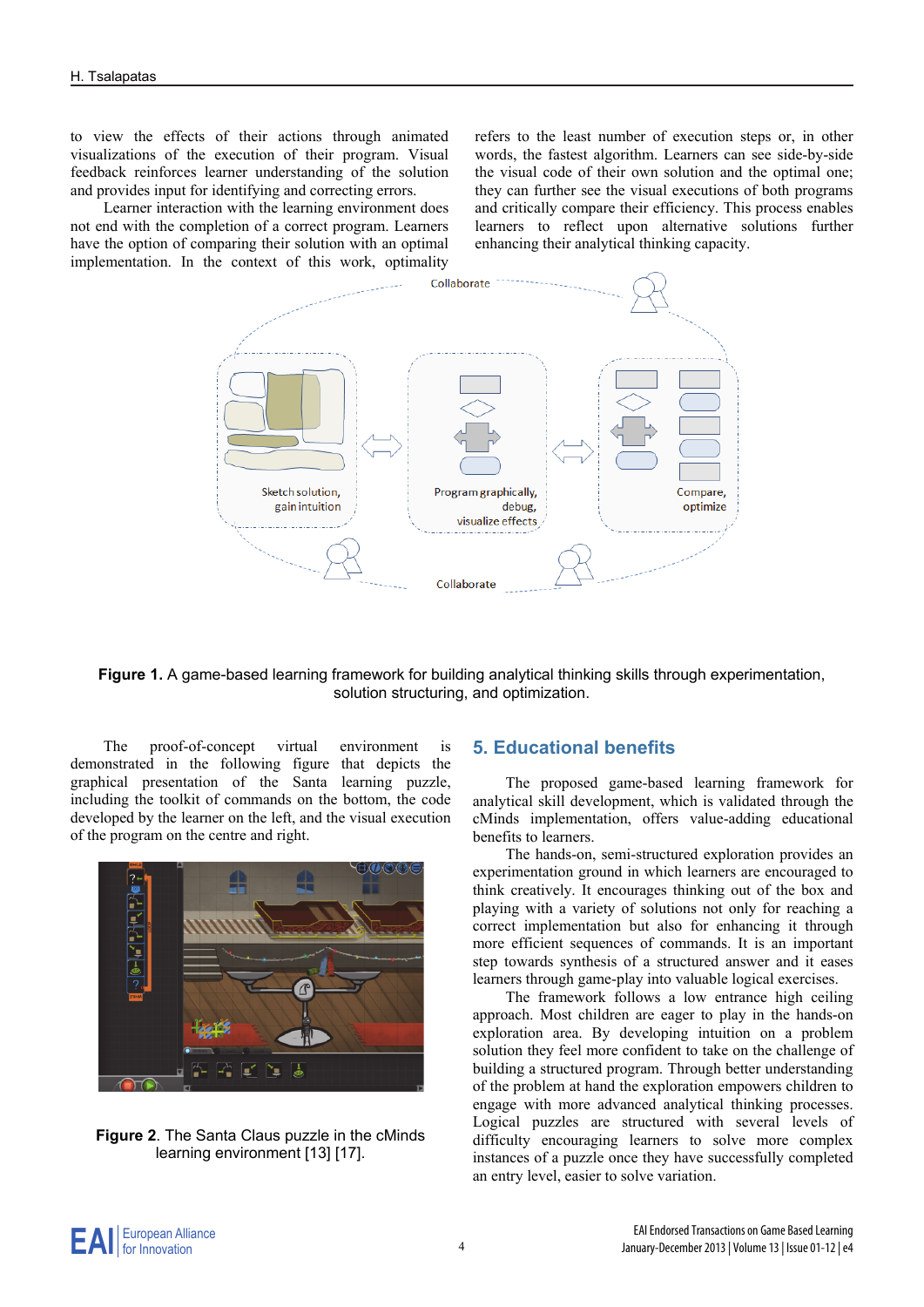Graphical programming emphasises analytical thinking through minimal use of programming syntax. It exploits the structured nature of programming towards developing critical thinking and departs from typical design of programming environments for children in which syntax is a significant parameter [10] [17].

Real time visual feedback in the form of animated program execution allows learners to make a connection between cause and effect of their actions in a vivid manner. In correlation with the iterative solution synthesis process visual feedback helps children learn from past efforts and apply newly developed experience towards improving their solutions. Learners scaffold knowledge step by step gaining confidence with each choice that takes them closer to a correct implementation.

By introducing learners to the concept of optimization the learning framework promotes the exchange of ideas, findings, and solutions. It is designed for deployment in the classroom in the context of wider collaboration and promotes peer learning. It highlights the knowledge learners already possess when walking into the classroom and empowers them to extend it by combining it, synthesizing it, and applying it in new learning scenarios. It encourages children to drive the knowledge building process and to learn from each other in an inclusive environment where entrepreneurial thinking and innovative solutions are positively regarded and rewarded.

#### **6. An evaluation framework**

Validating the impact of the proposed game- and programming-based learning framework towards analytical skill development among primary education students involves the application in real-life learning experiments of the proof-of-concept virtual environment that implements the proposed hands-on, learning by doing, explorative educational design. Validation engages representatives of the target group, namely primary education learners and their teachers. Well designed activities are deployed in classrooms in the context of collaborative learning aiming to provide objective feedback on a number of issues related to the relevance, effectiveness, and ease of use of the proposed methodologies digital tools. For example:

- Are learners motivated to engage in analytical thinking activities that involve synthesizing solutions to logical puzzles?
- Do learners engage longer with the learning process and specifically with learning activities focusing on building analytical thinking as a result of the proposed learning framework?
- Does hands-on exploration and solution synthesis in a virtual environment enable learners to more effectively analyze information and build knowledge than off-line approaches? Are learners able to produce more innovative and out-of-the-box solutions to problems?
- Are learner attitudes towards subjects related to analytical thinking such as mathematics and science positively affected?
- Is the integration of digital environments into classroom practices natural, easy, and effective?
- Are teachers eager to use the tools?
- Do teachers perceive educational value for their students?
- Do teachers believe that learning sessions become richer?

Given the young age of learners and the fact that the answers to several of the above questions are related to perceptions, experiences, and attitudes a qualitative evaluation approach offers the potential of producing true insight on the effects of the proposed methodologies and tools on learning experiences of the target group. An evaluation process that involves participatory observation as well as interviews with teachers and learners is used. This strategy allows for open ended feedback by users, both children and instructors, on the deployment of game-based pedagogies and programming in learning. It further provides the opportunity to experience directly the reactions of the users and gain insight on benefits and potential challenges related to the integration of the proposed learning approaches into existing educational practices.

Early evaluation results are encouraging and demonstrate positive reactions. Some key findings related to learner experiences include:

- The game-based approach that revolves around logical puzzles succeeds in engaging learners that are otherwise intimidated by analytics in mathematics and science to engage meaningfully in the learning progress
- The low ceiling entrance with gradual increase of the difficulty of the exercises helps learners build selfconfidence resulting in the successful completion of exercises by learners in all complexity levels
- The semi-structured exploration provides a stepping stone towards synthesizing a structured solution that is appreciated by learners
- The virtual environment that includes real-time graphical feedback enables learners to experiment fast with a wide choice of potential solutions enriching thinking pathways; off-line approaches do not offer this speed of experimentation
- Learners is several cases develop innovative, surprising solutions, demonstrating entrepreneurial thinking
- Learners are able to engage in advanced algorithmic thinking, for example divide-and-conquer exercises, as a result of game-play that eases them into complex notions
- Some learners express the desire to become program developers, demonstrating positive attitudes and impressions in relation to programming; this demonstrates that the use of programming in the context of gaming scenarios can introduce naturally young learners to technology education

In relation to teacher perspectives:

 Teachers need a certain level of support given that they themselves are often unfamiliar with programming concepts as a result of their mostly pedagogical background